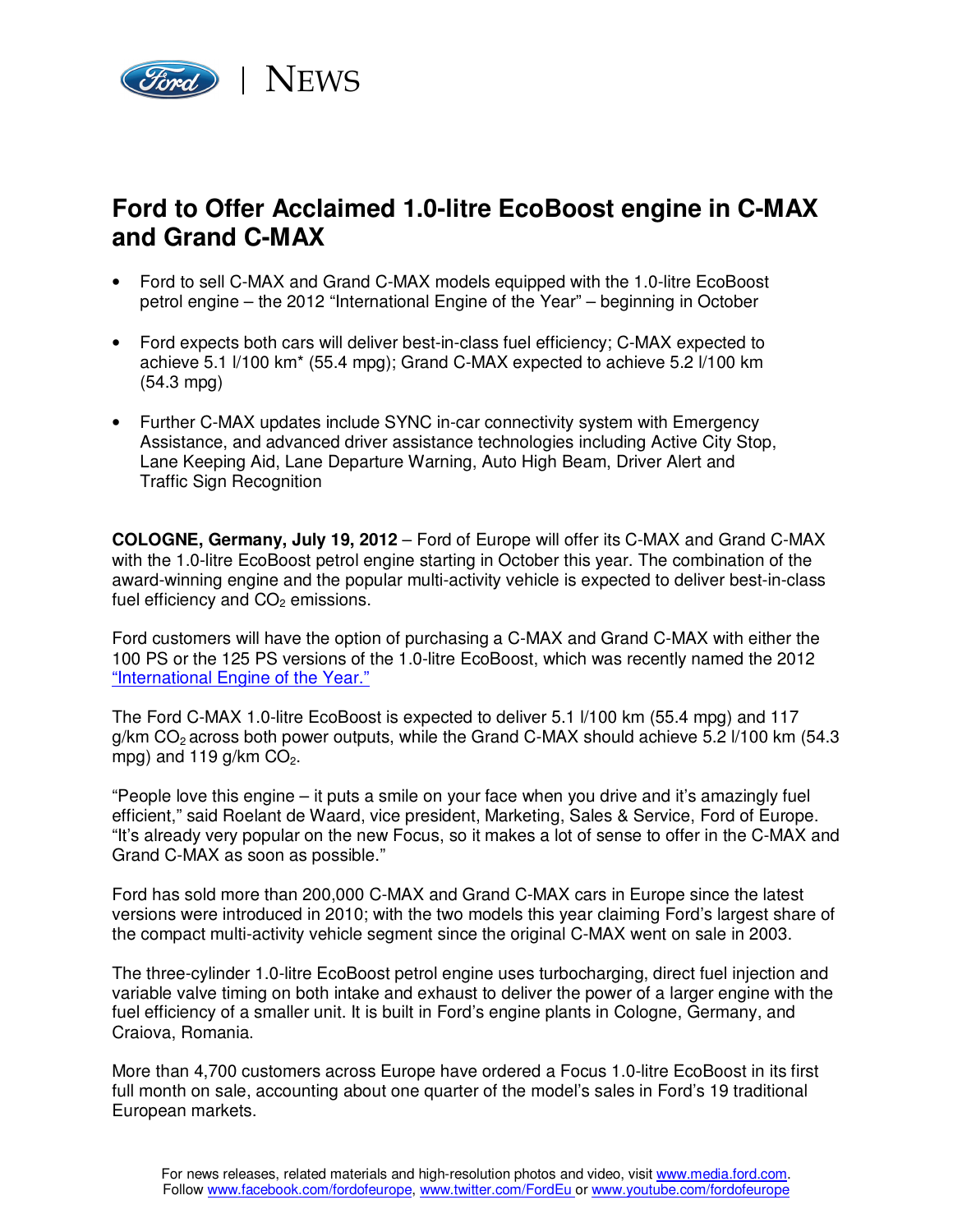Ford predicts that by 2015 more than half of vehicles it produces in Europe for the continent will be powered by EcoBoost engines – also available in 1.6-litre and 2.0-litre displacement.

Updated C-MAX and Grand C-MAX will offer in-car connectivity system SYNC with Emergency Assistance; and advanced driver assistance technologies Active City Stop, Lane Keeping Aid, Lane Departure Warning, Auto High Beam, Driver Alert and Traffic Sign Recognition.

Customers will also be able to specify Blind Spot Information System (BLIS) and Power Tailgate options and the stylish new Burnished Glow colour.

All Ford C-MAX and Grand C-MAX models for European customers are produced in Ford's Valencia manufacturing facility in Spain.

# # #

\*All fuel consumption and  $CO<sub>2</sub>$  emissions figures in g/km are from officially approved tests in accordance with EC Directive 93/116/EC, conducted with base equipment level vehicles. Fuel economy figures quoted are based on the European Fuel Economy Directive EU 80/1268/EEC and will differ from fuel economy drive cycle results in other regions of the world.

## **About Ford Motor Company**

Ford Motor Company, a global automotive industry leader based in Dearborn, Mich., manufactures or distributes automobiles across six continents. With about 164,000 employees and about 70 plants worldwide, the company's automotive brands include Ford and Lincoln. The company provides financial services through Ford Motor Credit Company. For more information regarding Ford's products, please visit www.fordmotorcompany.com.

Ford of Europe is responsible for producing, selling and servicing Ford brand vehicles in 51 individual markets and employs approximately 66,000 employees. In addition to Ford Motor Credit Company, Ford of Europe operations include Ford Customer Service Division and 22 manufacturing facilities, including joint ventures. The first Ford cars were shipped to Europe in 1903 – the same year Ford Motor Company was founded. European production started in 1911.

## **Ford in Belgium & Luxemburg**

Ford Belgium distributes Ford vehicles and Ford original parts in Belgium & Luxemburg, since 1922. Ford Genk is the lead plant for production of all large cars (Mondeo, S-MAX, Galaxy) for Ford in Europe, with 4,500 employees.

Ford Lommel Proving Ground is the lead testing facility for validation of all Ford models in Europe, with 350 employees.

**Contact(s):** Jo Declercq **Arnaud Henckaerts** +32 (2) 482 21 03 +32 (2) 482 21 05

Jdecler2@ford.com Ahenckae@ford.com